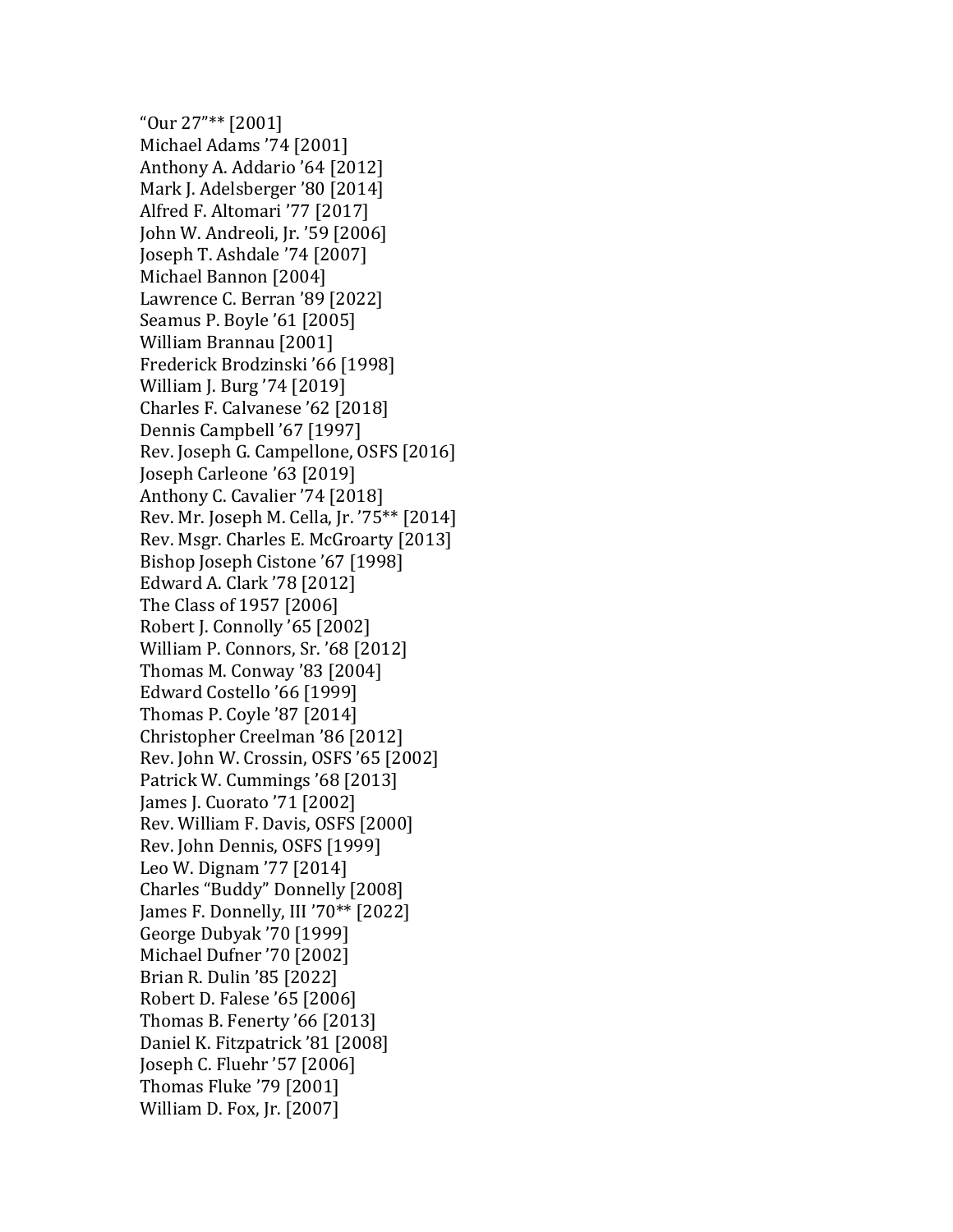Robert Frusco [2003] John Fry '63 [2000] Rev. Mr. William Gallagher '71 [2000] Daniel F. Gerner, Jr. '64 [2022] Christopher T. Gies '87 [2003] Rev. Thomas J. Gillespie, OSFS [2008] Archbishop James Green '68 [2008] Charles Greenberg [1998] James P. Greene (AWHS '70) [2019] Rev. James J. Greenfield, OSFS '79 [2013] Louis Guarrieri, Jr. '71 [1997] Gerald D. Haffey '75 [2019] Rev. Thomas J. Hagan, OSFS '59 [2012] Hugh J. Hamill '72 [2008] George Hanlon (NECHS '65) [2012] H. Richard Haverstick, Jr. '70 [2013] Charles Huckel '66 [2010] Rev. John J. Hurley, OSFS [2015] Charlie Jarvis '65 [1997] John J. Jaskowiak '60 [1998] James Keashon [1997] Rev. James D. Keenan, OSFS\*\* [2002] Richard Keevey '60 [1998] Robert J. Kelly '71 [1997] Rev. Eugene L. Kelly, OSFS [2003] Joseph Kerrigan '71 [1999] Robert J. Keyes '81 [2015] Kevin Kilkenny '70 [2011] Samuel R. King '66 [2017] Henry King [2000] James J. Kirlin, Jr. '65 [2013] William G. Koch '67 [2015] William Koniers '68 [2001] Councilwoman Joan Krajewski [2004] John E. Krol '73 [2012] Michael E. Kunz '61 [2003] William J. Lauderbach '66 [2022] Gerard Law '91 [2019] Michael LeCompte '79 [2006] Frank Legacki '57 [2005] Dr. Matthew Liberatore '68 [2001] James Lloyd '67\*\* [1999] Vincent T. Lowry '69 [2018] James Lynch '67 [1999] Thomas J. Lynch, Jr. '66 [2018] Rev. James J. MacNew, OSFS '69 [2005]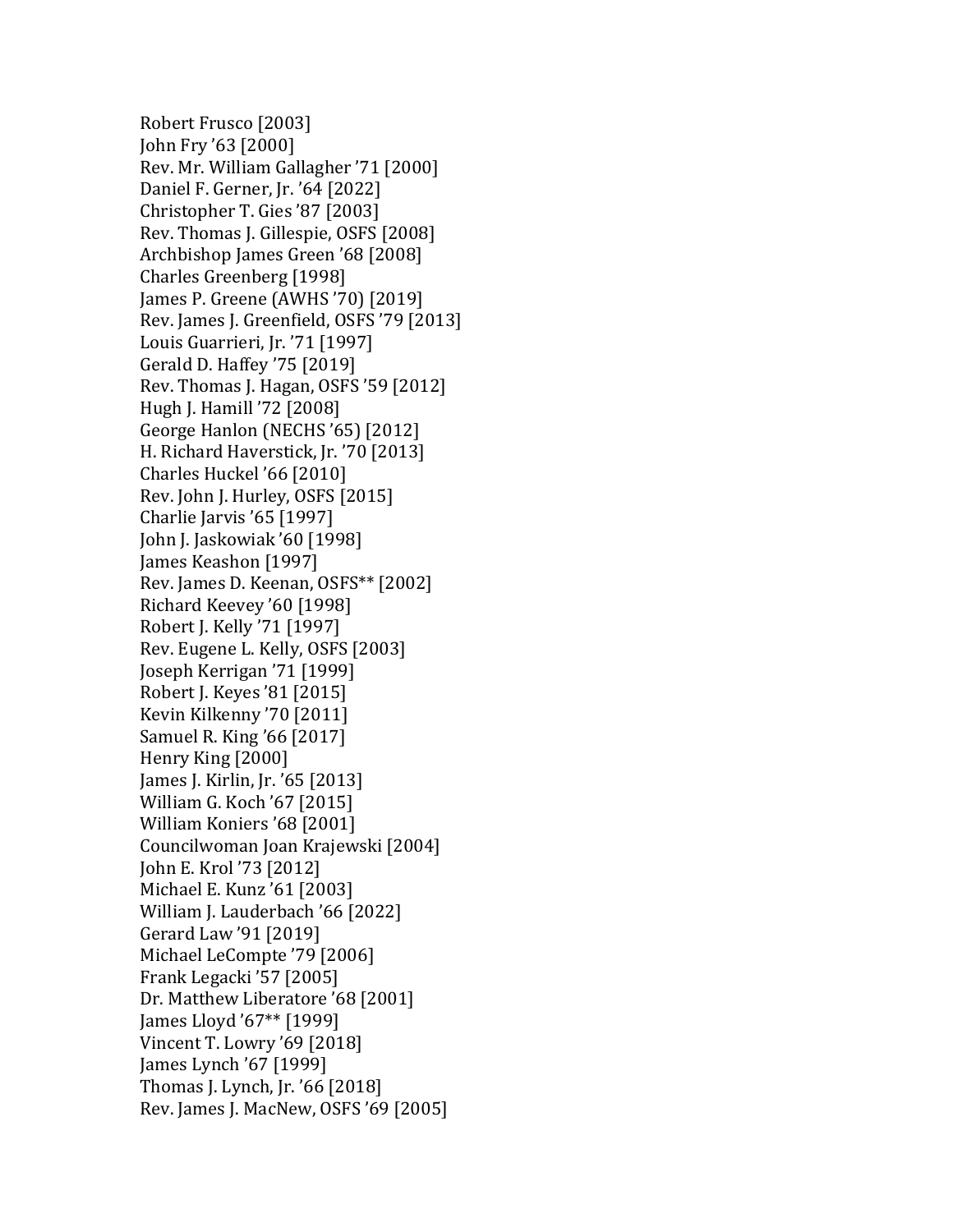Rev. Gerard Mahoney, OSFS [2011] Joseph T. Mallamaci (CDHS '65) [2015] Kevin J. Malloy, PhD '71 [2017] Thomas J. Marlow '81 [2022] Joseph Martz '79 [2001] Gerald J. McCaffrey '76 [2014] Nadine McCaffrey - H '92\*\* [2008] Keith M. McCarthy, Sr. '78 [2017] Michael McCloskey '79 [2001] Dennis P. McCrossen '72 [2014] Joseph P. McDermott [2008] James "Duck" McDonald '64 [2011] Francis J. McDonald '65 [2007] Francis J. McGarvey '77 [2003] Hon. Michael McGeehan '79 [2000] Patrick S. McGonigal '81 [2008] Hugh J. McGovern '64 [2008] Thomas McGowan '70 [1999] Bro. Michael L. McGrath, OSFS '74 [2018] Robert McLernan [1999] Rev. Matthew J. McVey, OSFS\*\* [2007] Arthur J. Millevoi '80 [2014] John J. Mitchell '57 [2013] William F. Mitchell '59 [2003] Edward Mooney [2007] Michael J. Moore '88 [2007] Vincent J. Morrison, Esq. '69 [2019] William C. Morsell '66 [2015] Peter A. Naccarato '60 [2005] Frank R. Nicoletti '61 [2004] Rev. Thomas O'Connell, OSFS [2006] Rev. Edward O'Neill, OSFS\*\* [2004] Ralph J. Olson '62 [2004] Thomas N. Pappas '60 [2003] John E. Parsons '77 [2015] John M. Perzel [2005] Paul Petrone '82 [2000] Thomas J. Pippet '69 [2002] Francis Poole '63 [2000] Dr. Thomas Prendergast '76 [2008] Rev. Edward Rauch, OSFS [2001] Anthony D. Ricci, Jr. '73 [2007] Philip T. Roche '69 [2013] James Rodgers [2004] Kenneth W. Rudzinski '65 [2004] Robert J. Ryan\*\* [2015]